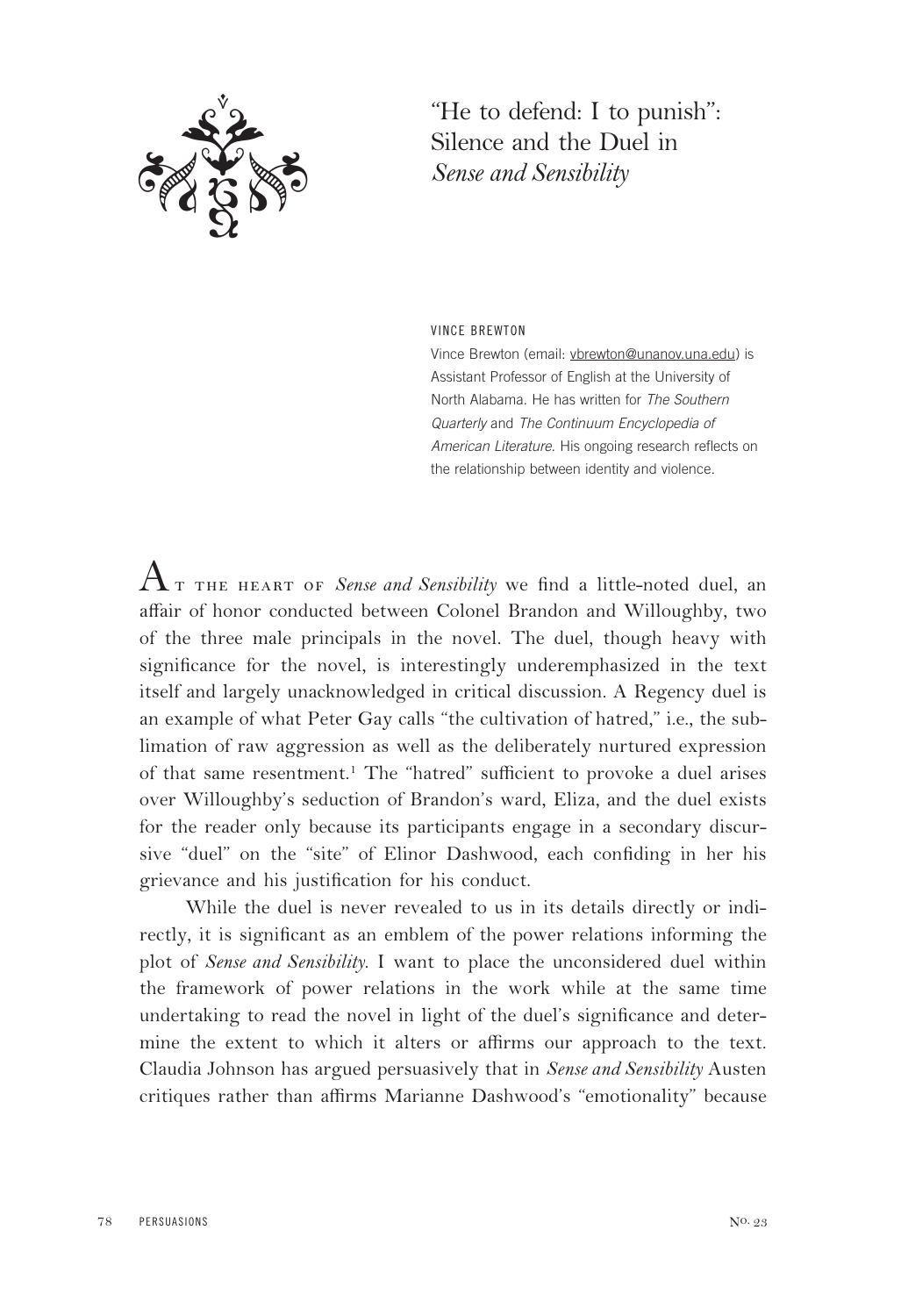of its "horrifying conformity to the social context she lives within" (69). After Marianne is jilted by Willoughby, her absorption with her own distress and the practically willed flirtation with death reinforce the socially approved dependence of a young woman on her first choice of a spouse. In effect, as Johnson argues, to die after being passed over is practically expected of a young woman in a society in which to embark on a second attachment hints at a disturbing female autonomy. Austen's primary critique, in Johnson's view, is of the defective patriarchal order, in particular the intersection of a privileged and indolent gentry with the system of marital arrangements (64-69). As a product of their leisured ennui, men like Willoughby, and to a lesser extent Edward Ferrars, casually engage the hopes of young women whom they have no intention of marrying. If the severity of Marianne's self-willed illness is a product of the normal functioning of the social order where marriage is concerned, so too, Austen suggests, is the duel between Colonel Brandon and Willoughby a dangerous function of the process of transacting marriages and thus a critique of the social order. The silent critique of the duel is thus analogous to the equally unspoken but pointed critique of Marianne's dangerously excessive sensibility.

The duel is alluded to only once in the momentous tête-à-tete between Elinor and Colonel Brandon in which Willoughby's character is blackened by Brandon as "'expensive, dissipated, and worse than both'" (210).

"Have you," she continued, after a short silence, "ever seen Mr. Willoughby since you left him at Barton?"

"Yes," he replied gravely, "once I have. One meeting was unavoidable."

Elinor, startled by his manner, looked at him anxiously saying, "What? have you met him to—"

"I could meet him in no other way. Eliza had confessed to me, though most reluctantly, the name of her lover; and when he returned to town, which was within a fortnight after myself, we met by appointment, he to defend, I to punish his conduct. We returned unwounded, and the meeting, therefore, never got abroad."

Elinor sighed over the fancied necessity of this; but to a man and a soldier, she presumed not to censure it. (211)

For his part, and to represent himself to Elinor as much sinned against as sinning, Willoughby counters with a reply to Brandon's version:

"Remember," cried Willoughby, "from whom you received the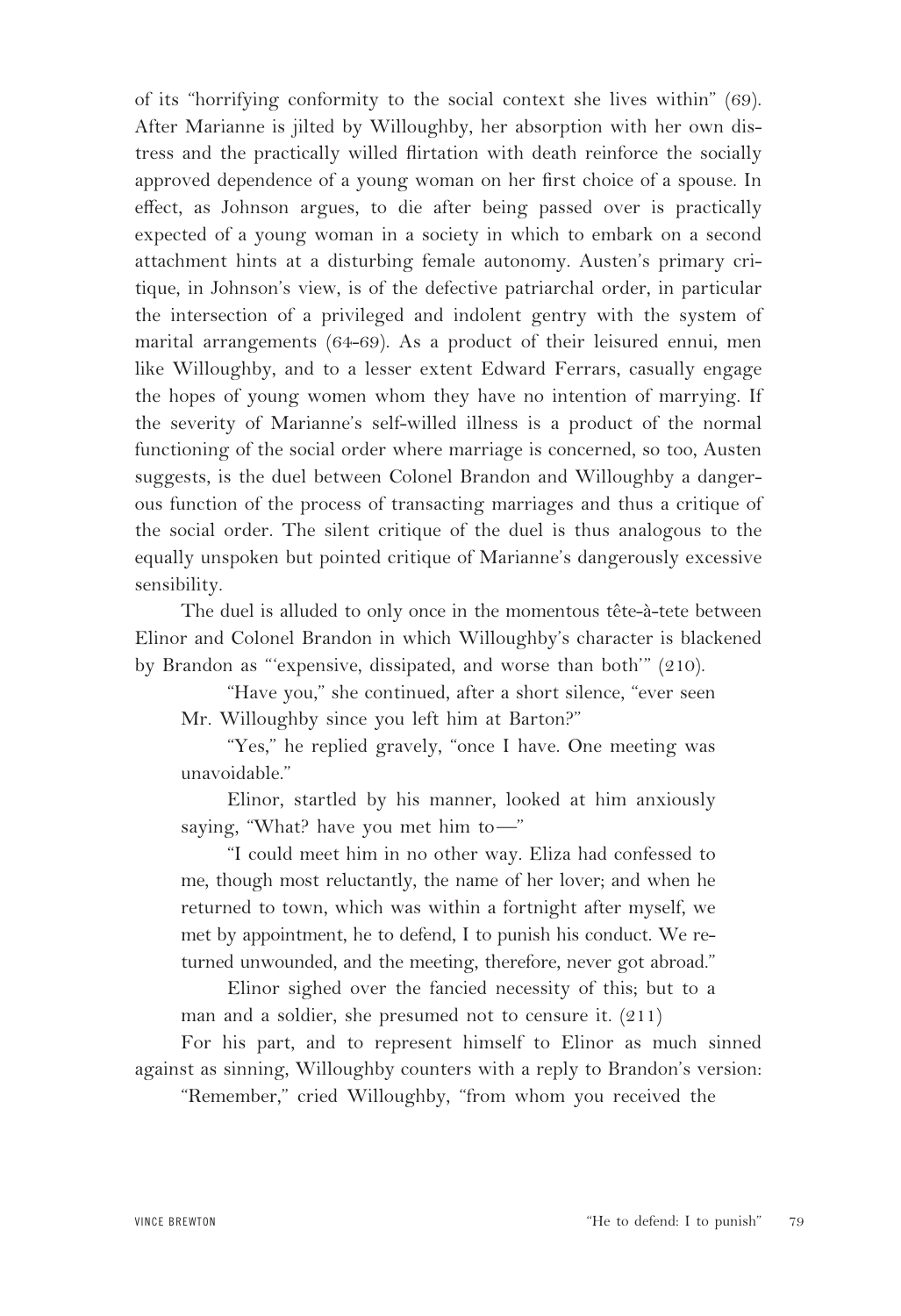account. Could it be an impartial one? I acknowledge her situation and her character ought to have been respected by me. I do not mean to justify myself, but at the same time cannot leave you to suppose that I have nothing to urge—that because she was injured she was irreproachable, and because *I* was a libertine, *she* must be a saint." (322)

Of course Willoughby has every intention of justifying himself to the degree necessary for his vanity, but the more important issue is to observe the way Austen grants the two men a venue—Elinor—to continue a conflict unresolved by an affair of honor. That Austen allows Willoughby's version to follow and supplement Colonel Brandon's suggests, as I want to demonstrate, the conflicted and not entirely irreproachable motives of Brandon himself.

A humorously hypothetical account of the duel by Mary Hardenbrook, "Gunfight at the Combe Magna Corral," does indirectly call attention to this peculiar unnarrated event. Angela Leighton has referred to the events surrounding the duel, the story of the two Elizas, as a "stagey subplot," "unnecessary" and "unmemorable" (61). While readers will likely concur with Elinor's view of the duel—that it is theatrical and melodramatic —the duel is essential to Austen's work of exposing the instabilities brought about by seduction when male protectors inadequately fulfill their roles.

D. A. Miller has identified three categories of subject matter untreatable in the world of Austen's fiction: the Napoleonic wars, female sexuality, and the economic life of the tenantry (68). While one might be tempted to add the category of physical violence to this list, in fact the presence of the duel in *Sense and Sensibility* upsets the tidiness of this characterization of Austen. The duel imports into the novel the violence associated with wars and does so via the sexual narrative of the two Elizas. More than anything else, the unseen duel between Colonel Brandon and Willoughby serves as a manifestation of the general power relations within Austenian society, those struggles over wealth (inheritance) and place (social prestige) held up to scathing critique in the novel.

The narrative circumstances surrounding the duel are curious. At the end of Chapter 12 of Volume I, the social party centered at Barton Park, including the Dashwoods, the Middletons, Willoughby, and Colonel Brandon, had formed a plan to visit "a very fine place about twelve miles from Barton, belonging to a brother-in-law of Colonel Brandon, without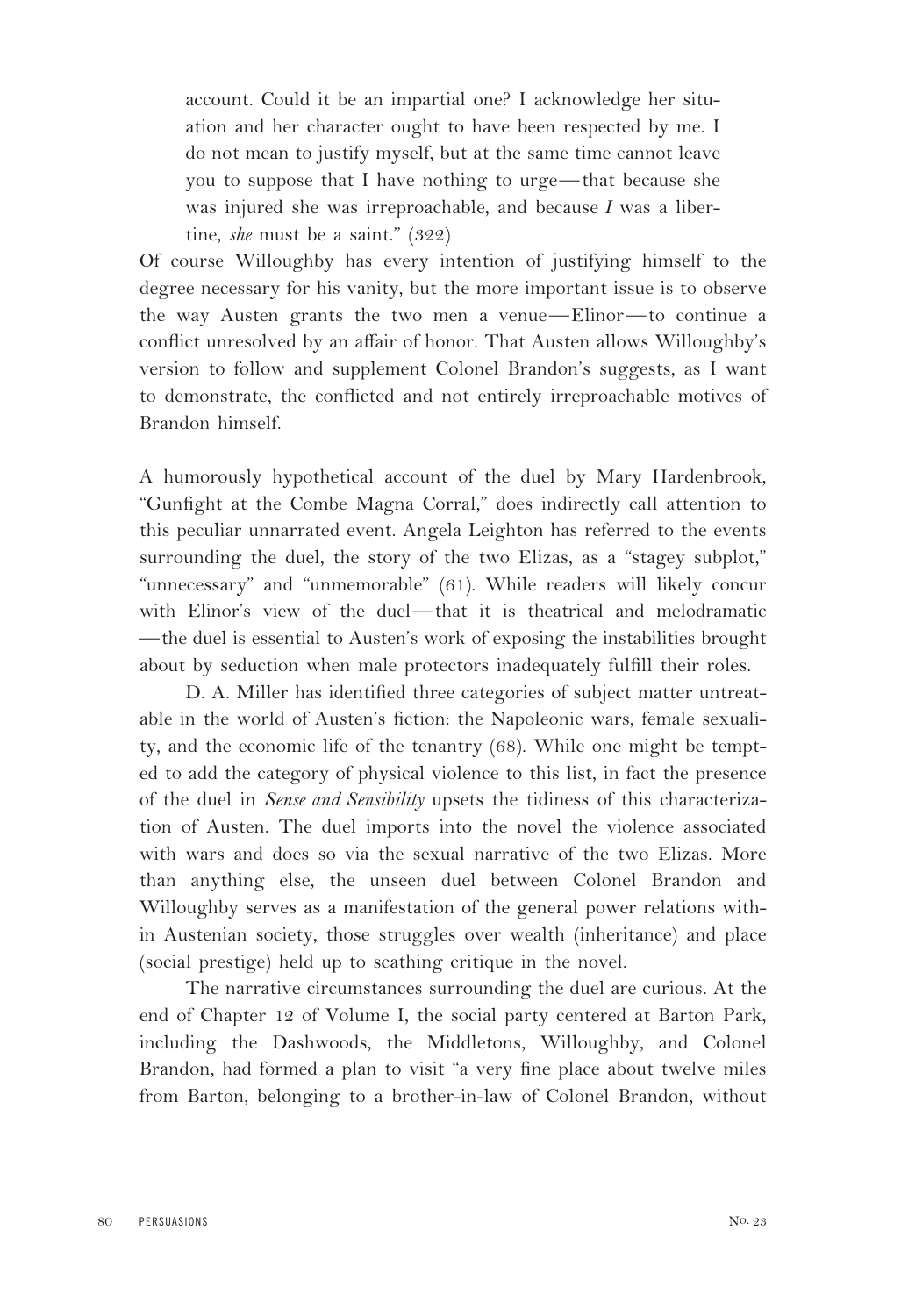whose interest it could not be seen" (62). The intended excursion fails: Colonel Brandon is discountenanced by a letter, and leaves abruptly, despite the tactless remonstrance of Sir John and Mrs. Jennings. Shortly thereafter, Willoughby too takes an unpremeditated leave that disturbs the company and devastates Marianne. Only much later in the novel are the absences explained by the two men, both in confessional interludes with Elinor. Marilyn Butler has rightly observed that the novel's method in part is to subject both sense and sensibility to similar experiences in order to gauge the different results (39). In this instance, both men are summoned away by a "discovery": the Colonel by the discovery of the whereabouts of his ward; Willoughby by Mrs. Smith's discovery of his disreputable connection with the Colonel's ward, young Eliza.

The contrast between the two male principals could not be greater. Colonel Brandon and Willoughby are social equals in the upper-middle class world of Austen's fiction, a milieu that may perhaps be described as baronets and below, but always above trade. The discovery of Eliza is a consequence of the search instituted by Colonel Brandon. Mrs. Smith's discovery occurs in spite of Willoughby's attempt to conceal his relations with Eliza from his wealthy benefactor. One discovery leads to action, the other to defense. The Colonel's departure is active; Willoughby's reactive. Likewise, the resulting encounter between the two men bears a comparable antithetical structure: "he to defend, I to punish." Tony Tanner has written at length on Austen's thematic and structural use of the prominent eighteenth-century motif of antithesis (76-77). The unseen duel between Col. Brandon and Willoughby replicates in its structure the governing trope of the novel, the duel between sense and sensibility. The Colonel presumably challenges Willoughby, probably in writing and through an intermediary as is done in duels. Willoughby responds, and accepts, also through an intermediary, or second, who in correspondence with Brandon's second negotiates time, place, weapons, number of shots, and the other practical features of the duel. They meet, and Willoughby is allowed choice of weapons, most likely pistols, as the man challenged; the Colonel takes the other pistol. The duelists pace off the specified distance; one fires, then the other: thesis, antithesis. Colonel Brandon's reserve, his prudence, his age and experience in the world forms the counterpoint to Willoughby's impulsiveness, passion, and worldliness. On this level the duel replicates the classical antithesis of the novel's basic form: Colonel Brandon, soldier, man of responsibility and duty, clashes with the Regency rake, the dis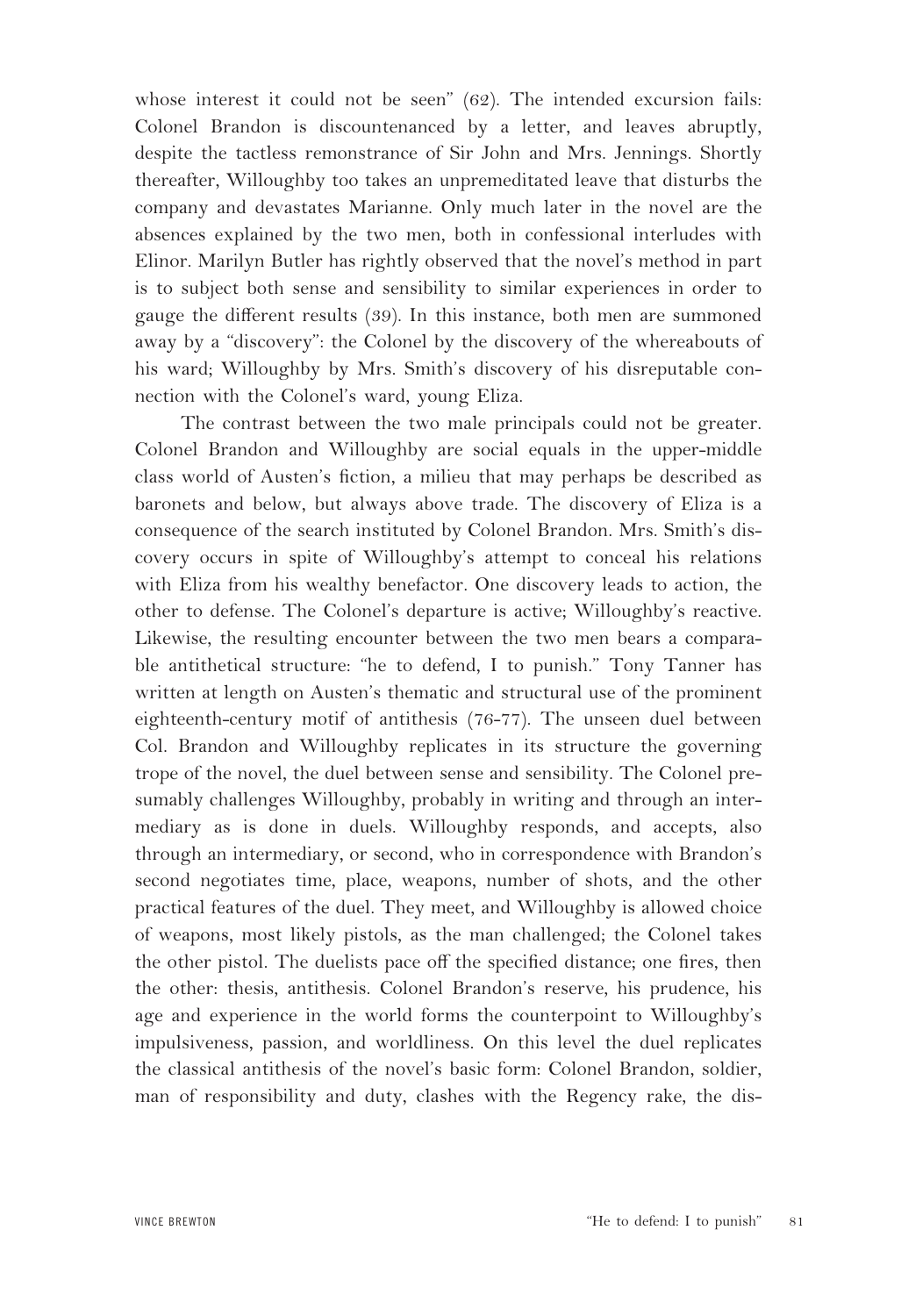solute, profligate, and passionate Willoughby. The lack of clear resolution in their encounter—"we returned unwounded"—is precisely what propels the duel and its force into the Dashwood domestic sphere.

It was not unheard-of in duels for one, perhaps both of the combatants to fire into the air, or simply not fire at all. However, no such formality seems warranted by the narrative circumstances in the novel, only that neither man was wounded. One may speculate that Brandon, as the challenger and avenger of Eliza Williams's wrongs—he that is to "punish"—would not hesitate to kill his man. Colonel Brandon's narration to Elinor of Eliza's story contains the three essentials of Willoughby's "dishonourable usage": "'He had left the girl whose youth and innocence he had seduced, in a situation of the utmost distress, with no creditable home, no help, no friends, ignorant of his address!'" (209). Here are the ingredients of the Colonel's desire to punish: Willoughby seduced, impregnated, and abandoned Eliza. Or so Brandon believes. By the same token, one can imagine that Willoughby, the challenged, believing himself, as he explains to Elinor, wrongfully accused of ruining Eliza, and certainly bearing no love for the Colonel, would not fail to fire with deliberation.

The plot of *Sense and Sensibility* originates in a primal moment of patriarchal failure masked by the circumstances of the routine operation of primogeniture.<sup>2</sup> Jane Austen's novels invariably ground the authorial perspective firmly in a consciousness of the needs, concerns, and desires of the central female characters. Standing behind the entire narrative structure of *Sense and Sensibility* is an unnamed Dashwood, heir and patriarch to the large estate of Norland Park. This conspicuously anonymous "old gentleman" sets in motion the chain of events in the novel by an act of inadvertent but poignant dispossession: he leaves the Norland estate to his nephew, Mr. Henry Dashwood, but secures it legally to *his* son, John, and "to his son's son" (4). By this act is made possible Henry Dashwood's patriarchal failure, his failure to provide for and protect his daughters from the world. At his death the Dashwood girls are left neither protected by his actual physical presence (the most basic masculine responsibility) nor by his income and property, the bulk of which along with the Norland estate descends to John Dashwood.

The absence of a male protector for Elinor and Marianne is in some sense the condition of possibility for the novel's action. The "will" of the old gentleman, and the subsequent death of their father, precipitate the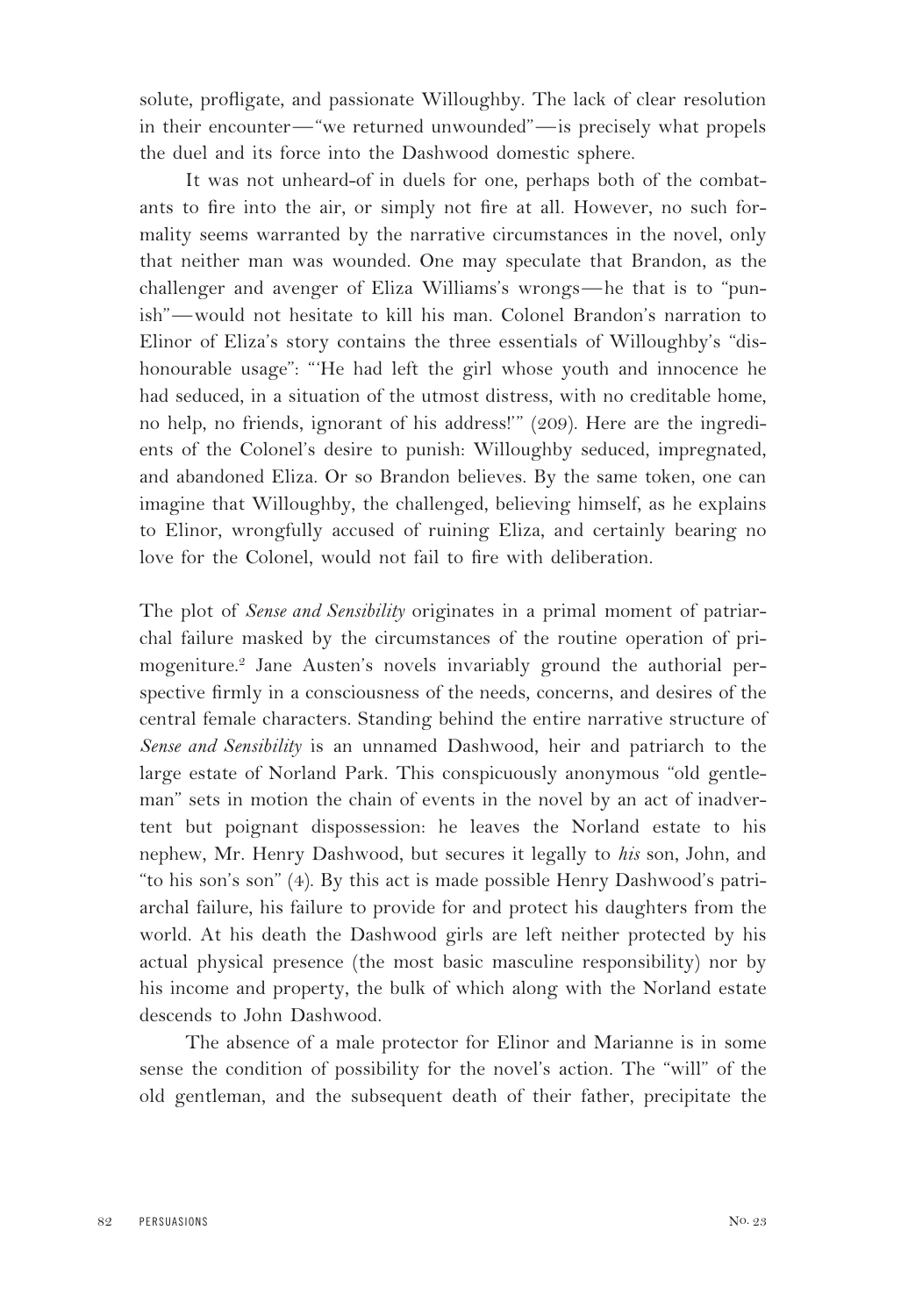Dashwood girls into the harsh economic uncertainty of the world and out of the security of their beloved Norland. It is fitting that Marianne feels most keenly the pain of this Edenic loss, for it is to Marianne that Austen assigns a symbolic fall, and Marianne is the Dashwood who is made to suffer most from the family's exile.

As Roger Sales has observed, the period of the composition of *Sense and Sensibility* coincides with the political crisis of royal succession during the Regency (57-58). The absence of a strong king and a strong figure at the head of the British nation during the long illness of George III forms a loose homology to the absence of strong male figures in the Dashwood family: there are no males who would provide the traditional support and security consistent with their roles as patriarchs. In deleting strong male characters from the lives of her heroines, Austen may be motivated primarily by narrative considerations, most notably the desire to create a tension that the symbolic and social solidity of "the Father" might dispel. The absence of strong, protective males from the original narrative moment of the novel establishes both a social and a sexual vacuum. Readers of Austen's fiction may then expect with utter certainty that suitable—more or less—men will be found to step into the breach, replacing non-existent brothers and fathers with something generally preferable because it looks to the future: husbands. Further, Austen's a priori removal of Dashwood men from the text as one feature in the construction of the narrative creates an urgency or desire that carries encoded within it an outline of the necessary satisfaction of that desire, the closure of marriage.

With the death of the "old Gentleman," Mr. Henry Dashwood dwindles into a mere conduit for the passage of property within the male line. Here the laws of primogeniture coincide with the caprice of an old man, the inept solicitude of a father, and the bad faith of a brother to render the Dashwood sisters vulnerable in their relative poverty, *seekers* of husbands and fortunes, not sought. Having neither wealth nor attentive and aggressive male benefactors to safeguard their status, both sisters find themselves exposed, though not helpless, to the machinations of rakish males. Austen never condones the predatory nature of a Willoughby or a Wickham, but they nevertheless fulfill a moral function in the narrative by personifying the risks that attend the lack of a fortune in a young girl.

Colonel Brandon recognizes the similarity in character between Marianne and the first Eliza, and there is a similarity in *condition* as well between Eliza's daughter and Marianne. Both lack close male relatives or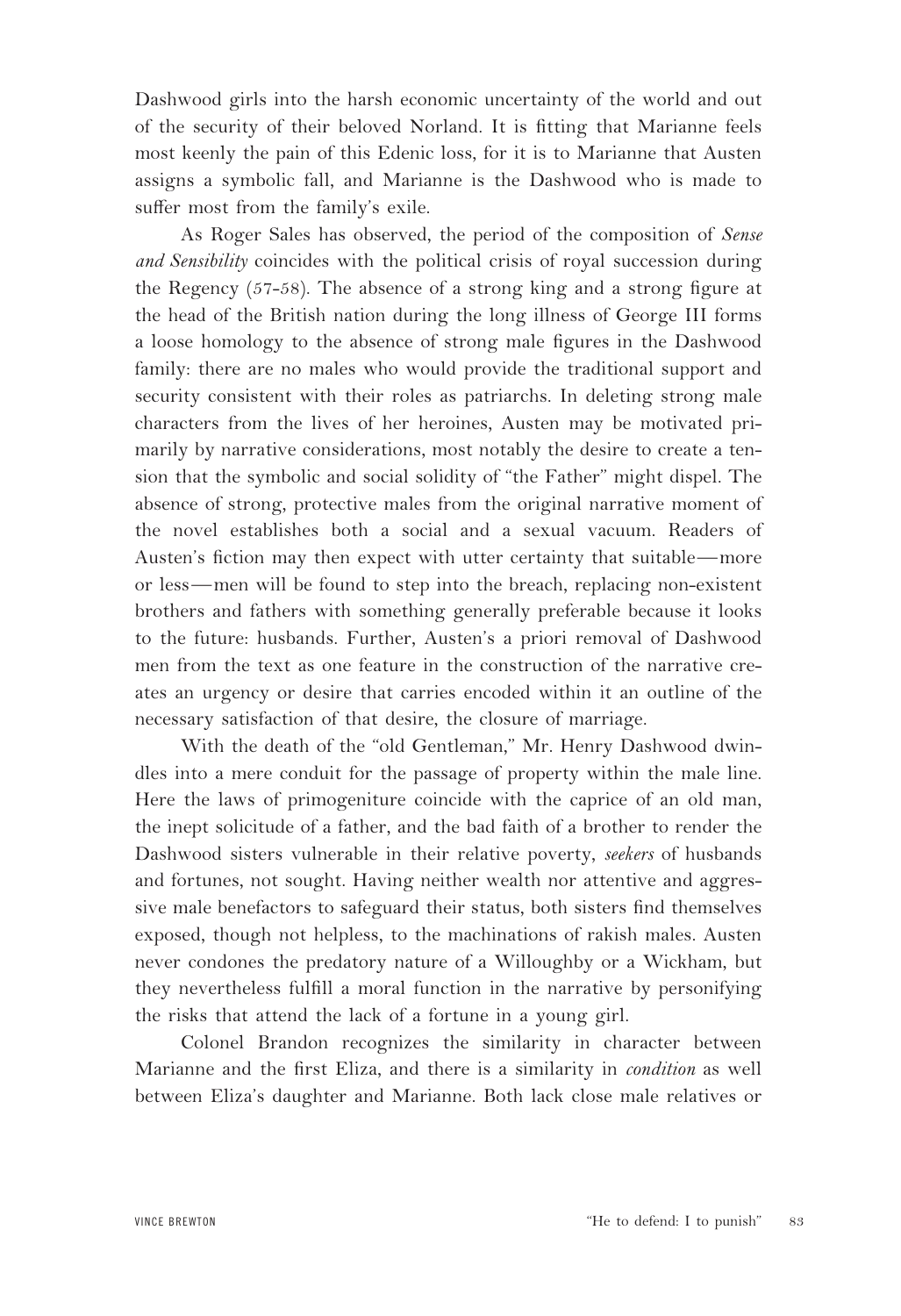inherited fortunes to shield them from the penury and degradation always understood by the "female" consciousness of the novel as threateningly present on the horizon of any young woman inadequately provided for. The signal difference in this regard between Marianne and young Eliza is of course the unlooked-for presence of Colonel Brandon as "guardian" to Eliza, a role he ironically fulfills by standing ready to punish any transgressor of propriety. By failing to secure the financial interests of Elinor and Marianne in some more tangible form, Henry Dashwood leaves the welfare of his daughters to his son, who is only half-brother to Elinor and Marianne. The novel seems to suggest that precisely because John Dashwood is only "half," he lacks the whole bonds of brotherly affection that would secure the material welfare of his sisters and form a natural "social" barrier to the improper attentions of Willoughby.

The duel, though a part of the "sub-plot" of the novel, sheds considerable light on the action of the whole by revealing an otherwise undisclosed depth of masculine rivalry over the possession of women. In light of the many critics—beginning with Marianne Dashwood—who lament the Colonel's lack of sprezzatura, his participation in an affair as dashing as a duel is certainly ironic. Austen goes to great lengths to capture Willoughby's sparkle, while Colonel Brandon comes off repeatedly as dull, cautious, even prematurely aged. Colonel Brandon suffers by contrast even with the considerably older retired military man General Tilney in *Northanger Abbey*, who possesses vitality at least if not moral character. Mary Poovey sums up Brandon, along with Edward Ferrars, as "incapable of energetic gallantry" (89). At worst, for Tanner and others, Brandon stands as a constitutionally mute emblem of the world of forms, the equivalent for Marianne of the world of lies, but to which realm she is disturbingly consigned by the abrupt and ostensibly ill-conceived resolution of the novel (79-92).

The story of the two Elizas provides considerable insight into Colonel Brandon's character and motives as pertaining to both duel and the primary marriage plot of *Sense and Sensibility*. The Colonel apologizes to Elinor, describing himself as "an awkward narrator" (204). Perhaps "preachy" is a better descriptive term than "awkward" for his narration. The original Eliza, a cousin of Colonel Brandon's to whom he had been deeply attached since childhood, was as he tells us the ward of his father. Brandon and his older brother had been raised as siblings to Eliza, and the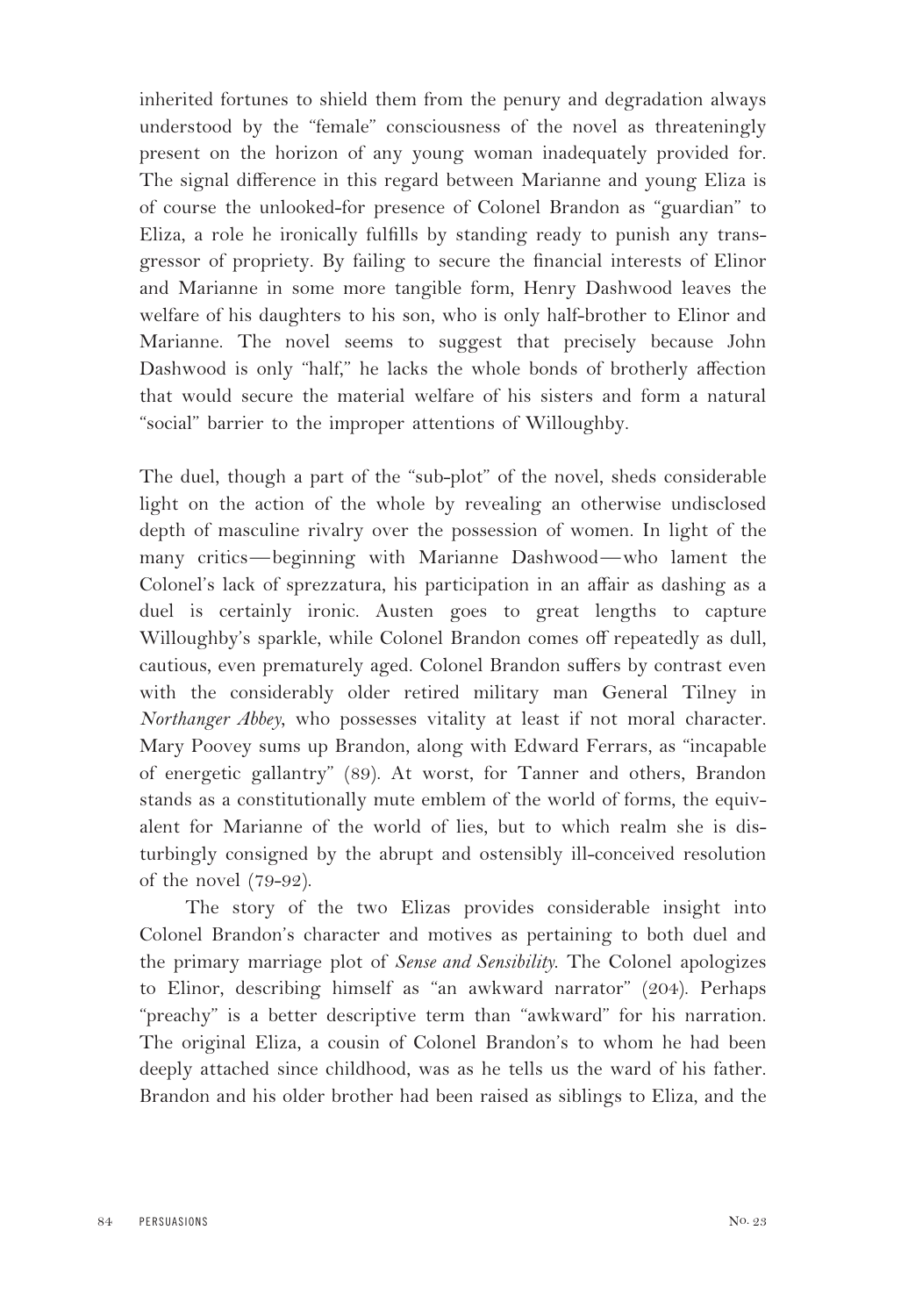Colonel's primal frustration occurs when his brother steps into his place and marries Eliza. Poovey reads the story of the two Elizas as revealing Colonel Brandon's unsettling and obsessive anxiety over female sexuality, and in part, I agree. What I find even more interesting is Brandon's palpable anxiety over his own sexuality and how that anxiety is both revealed and concealed. Eliza, deeply entwined in the bosom of the family, is married off, not to the brother she loves, but to the older brother for wholly financial reasons. Precisely to retain the inherited wealth Eliza brings, the Brandon patriarch suppresses feeling, decency, and usage by retaining Eliza in the family.

It is at this point that the Colonel's deep ambivalence concerning sexuality, the two Elizas, and Marianne comes to the fore. In a previous encounter with Elinor, Colonel Brandon compares Marianne to the first Eliza: "'I once knew a lady who in temper and mind greatly resembled you sister, who thought and judged like her, but who from an enforced change—from a series of unfortunate circumstances—' Here he stopped suddenly" (57). Colonel Brandon pauses here, not overcome by emotion as he is in other places, but as if in fear "he had said too much" (57). What seems conspicuous in this dialogue is less male anxiety over female sexuality, as Poovey claims, but Austen's own powerful sense of the shame and degradation that threaten an improperly provided for and protected woman of passion and sensibility. Equally evident in this moment is Brandon's confusion as to the triangular similarities between Marianne and the two Elizas, for shortly after this conversation, the Colonel discovers the younger Eliza's indiscretions, transgressions that strike us as more evocative of Marianne than any recounted fact concerning Eliza's mother. The *younger* Eliza's fall (another reminder of Marianne), her elopement without marriage to Willoughby, is the moral danger threatening Marianne at Norland. Marianne's unchaperoned visit with Willoughby to Combe Magna suggests that her risk in this regard is quite real, that she is willing to take his love on credit—"'it was every day implied'"—and providing evidence that she might take the promise of marriage as good as the deed (186).

But it is not with the younger Eliza that the Colonel continues to draw comparisons: "'If I am not deceived by the uncertainty, the partiality of tender recollection, there is a very strong resemblance between them. . . . This lady was one of my nearest relations'" (205). The shift in tense is, was—signifies the degree to which Brandon's own desire—but for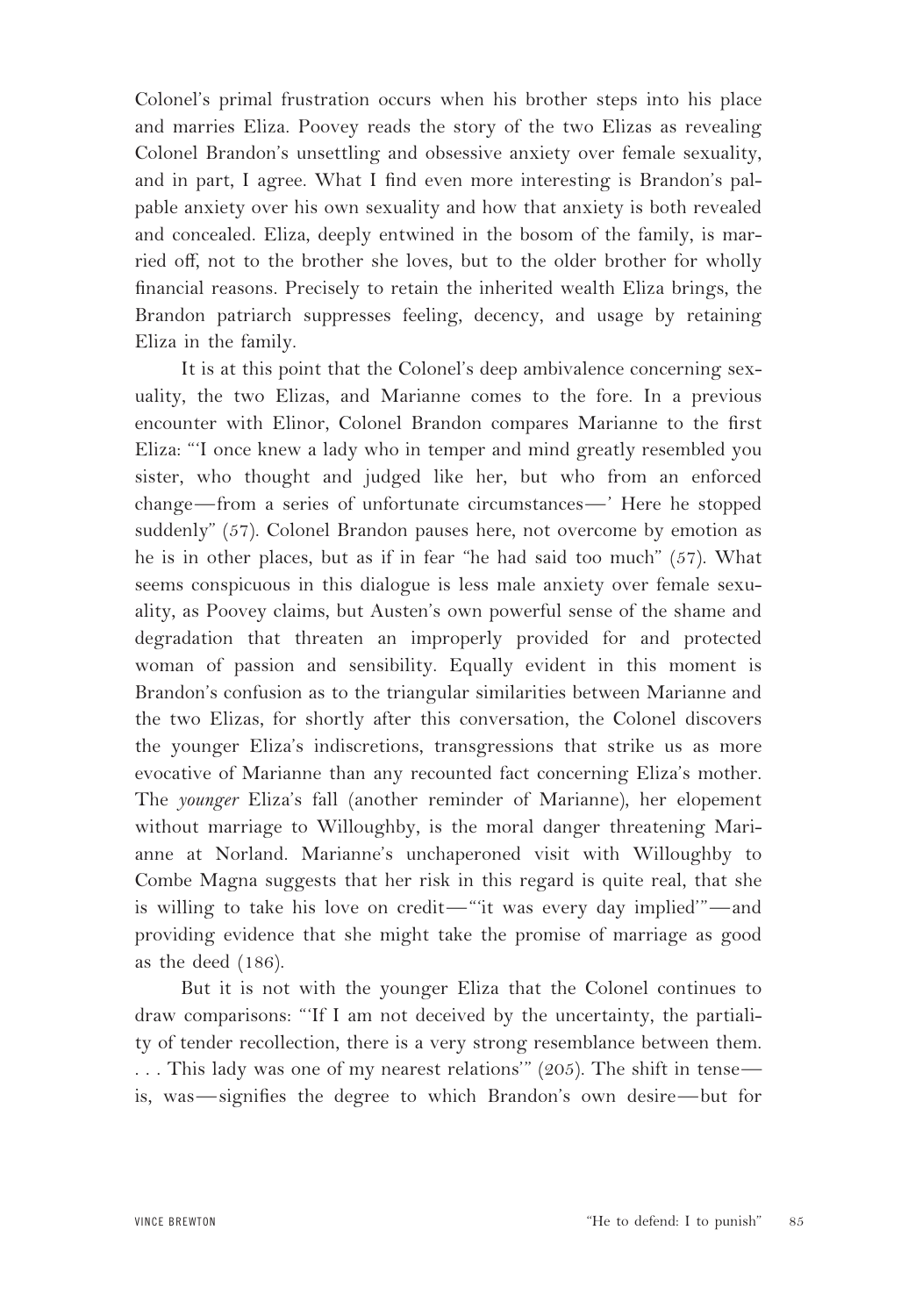whom?—has destabilized his identity and self-possession. The younger Eliza was left to his care by her mother on her deathbed: "'It was a valued, a precious trust to me; and gladly would I have discharged it in the strictest sense, by watching over her education myself . . . but I had no family, no home'" (208). In other words, Colonel Brandon would have, had he been able, raised the young Eliza—the daughter of his brother's wife, and his own foster sister—as what? As a niece, daughter (for after all, her mother should have been his wife), or as a potential wife for himself (shades of *Bleak House*)? One begins to fathom the depth of feeling, though by no means clearly understood or ever expressed, aroused in Colonel Brandon by Willoughby's double sexual depredations on Eliza and Marianne.

By seducing Eliza, Willoughby violates the rules by which women of a certain class are given and taken in marriage. The class distinction is crucial, for had Eliza been assaulted by a highwayman, the matter would have been more appropriate for a hangman. Moreover, it is unlikely that Willoughby has broken any actual laws in this instance, Regency England having nothing similar to the American Mann Act. Where Willoughby has transgressed is in the realm of the largely unspoken understandings between men that govern proper conduct toward women. Such agreements are between men, for only a man can demand satisfaction from another in a court of law or on the dueling ground. However, these agreements often carry the weight of female approval, for when discussing the "circulation" of women in Austen's world, it is very probable that one or more women are in fact organizing the actual alliance in question. What is more, the specific "circulation" of women in the upper-middle class strata of Austen's novels, while it may benefit the property or dynastic interests of patriarchy, does not necessarily further the sexual or emotional interests of any male. One need only consider the bemused marital career of Edward Ferrars or Colonel Brandon's pertinent misery in this regard.

Prior to the duel, Colonel Brandon had been observing for some time Willoughby's greater romantic success with Marianne, new found object of the Colonel's desire. For Colonel Brandon to discover that the seducer of his ward and niece (and possibly something more) is the same man who is presently besting him in the struggle for Marianne's affections constitutes a state of affairs too excruciating for the Colonel to endure. I would argue that the duel between Brandon and Willoughby concerns only the interests and needs of the participants—and not the person on whose behalf the contest is actually fought. Bertram Wyatt-Brown in his study of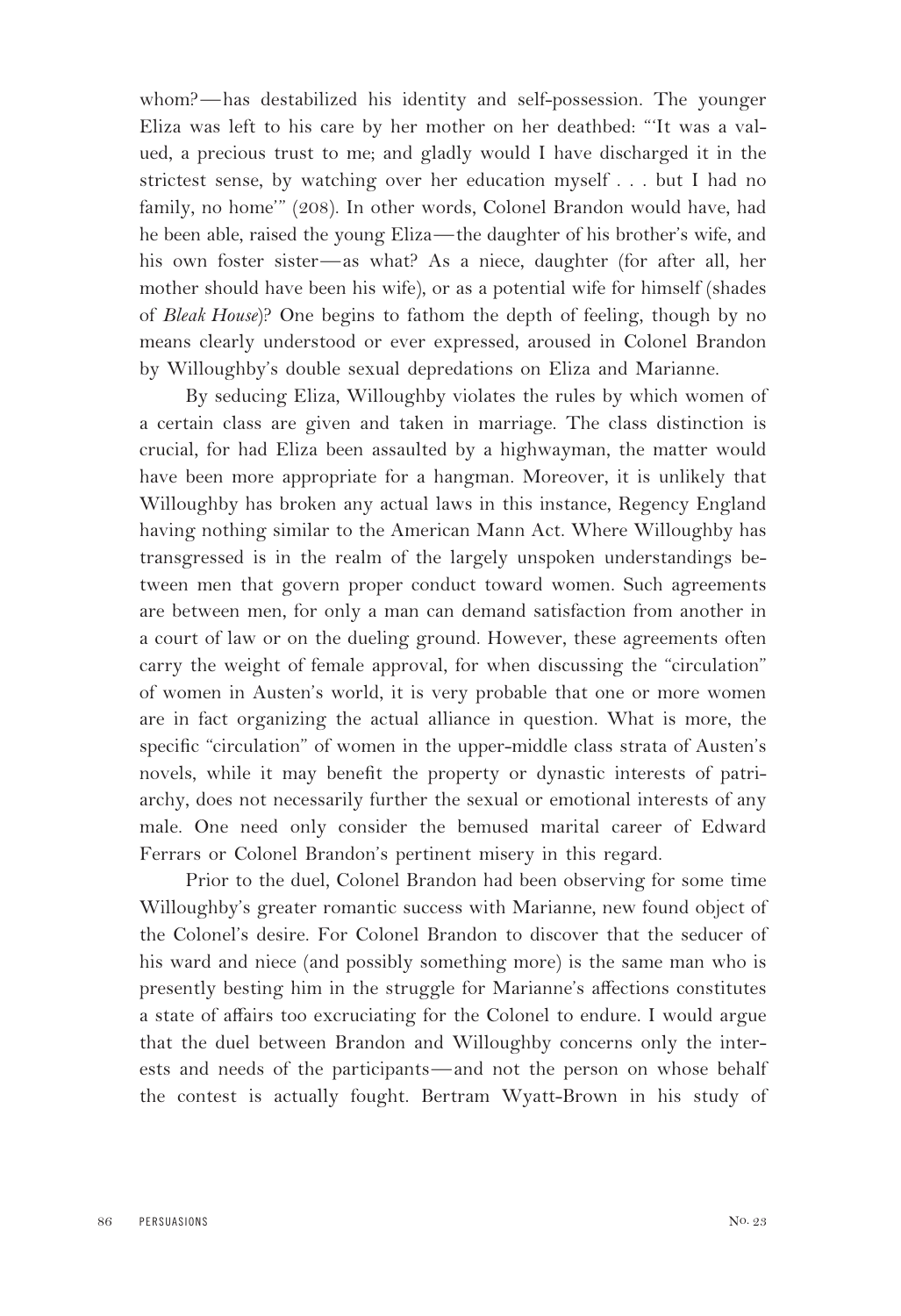Southern honor asserts that the male protector's status is profoundly at risk in the promiscuity of his dependent women (53-54). Interestingly, because neither the duel nor Eliza's plight ever become public knowledge, one might conceivably conclude that Austen's characterization of Colonel Brandon is that of a man activated less by honor and shame than conscience and guilt. Wyatt-Brown characterizes the former as a primarily public form of social and self-valuation, while the latter is an internalized psychic mechanism, and largely, though not entirely, private (14). Thus, Colonel Brandon's motives are simultaneously personal—the inarticulate and violent expression of his desire—and also selfless, lacking in any regard for public opinion or appearances.

The silence surrounding the duel, a reticence kept by all of the participants, including Willoughby, is of considerable importance, both in terms of consequences for the characters in the novel, and how this peculiarly masculine silence signifies in the text. Angela Leighton has made much of silence in *Sense and Sensibility*, arguing that silences on Elinor's part indicate an inner reserve and integrity, whereas those emanating from Marianne suggest either nonconformity or emotional powerlessness (56). I would add that Marianne's inarticulateness at key moments constitutes a silence, or rather silencing, by which ideology and culture shapes the deviant and dreamer to its pattern. Colonel Brandon and Willoughby both keep their silence until their conflict over Marianne renews the violence of their rivalry.

The duel's silence is significant in that it offers an alternate perspective on Colonel Brandon's confused desire and outraged honor. The cost of maintaining silence on Willoughby's conduct and the duel is that it allows circulation of the pejorative rumor concerning the young Eliza, that she is, as Mrs. Jennings puts it, his "'love child'" (196). This silence becomes even more resonant when we think of Elinor's "sigh" at the "presumed necessity" of the duel. Elinor has failed to grasp that the struggle between Brandon and Willoughby is ongoing and has as much to do with Marianne as Eliza. The duel can do nothing to vindicate or defend Eliza's honor because it remains an intensely private affair between Brandon and Willoughby, a circumstance suggestive of the primary function of the subplot and its attendant conflict. In Austen's fiction, the competition for marriageable men by women always occupies the foreground of narrative, while the competition between men for women operates in a realm of secondary social intensity. The duel in *Sense and Sensibility* clandestinely ac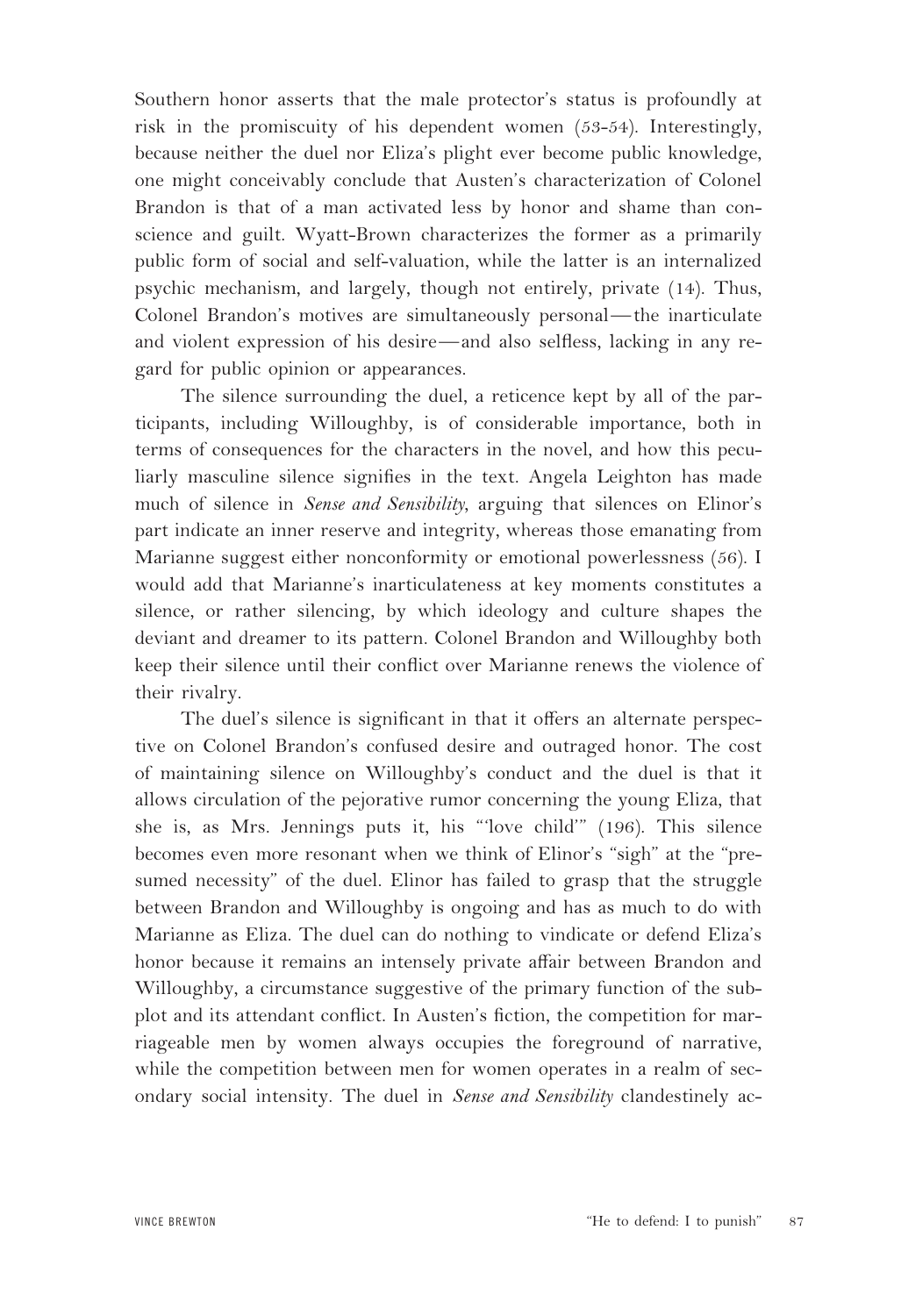knowledges both the reality of masculine competition as well as the violence that is often its adjunct. The account of the duel serves as a buried representation of a narrative event, one that powerfully signifies as a site of multiple conflicts and contests. But as a representation it must be displaced into the background of the narrative, precisely because it contains the force of a sexual competition between the Colonel and Willoughby over multiple women, an antagonism too dangerously destabilizing to be situated in the foreground of the novel.

In the end, the duel parallels Marianne's illness, and together this dyad of violence signifies the risks inherent in a social organization that harbors a body of idle gentry who act in varying degrees as predatory males on unprotected females. However, there is a signal difference between the idleness of Colonel Brandon (or Edward Ferrars) and Willoughby. Although Elinor Dashwood regards the duel as unnecessary, Austen makes clear that such violence is anything but frivolous given a class system that has nurtured a corps of gentlemen with little more to do than seduce and fight. Both the duel and Marianne's illness indicate the degree to which the social order accepts disorder when that disorder is a product of an ideology that puts a premium on the freedom from labor granted by capital. Indeed, the duel in the background of *Sense and Sensibility* is more exemplary than the illness in the foreground of the fierce scramble for wealth and power that erupts repeatedly in the novel. Whether we consider Mrs. John Dashwood's abrupt installation in Norland, Mrs. Ferrars' disinheriting some sons, the eviction of the Steeles, or Robert Ferrars' manipulation of his mother, the violence latent in the novel's jockeying for power has only its most explicit manifestation in the duel.

Edward Ferrars and Elinor Dashwood, however, constitute two important instances of those in Austen's world who refuse to play this game. Though he may have exercised weak judgment in undertaking a flirtation with Elinor, Edward Ferrars honorably continues his undesirable engagement with Lucy Steele, an obligation not only painful to him personally but one that would undoubtedly be disastrous for him financially were Mrs. Ferrars to learn of it. Elinor too acts contrary to her own selfinterest in preserving Lucy Steele's confidence rather than using it for her own end of securing Edward in marriage. Such "opting out" of this game earns neither Edward nor Elinor much reward from the worldly sites of power, and although in the closing pages of the novel the happiness of vir